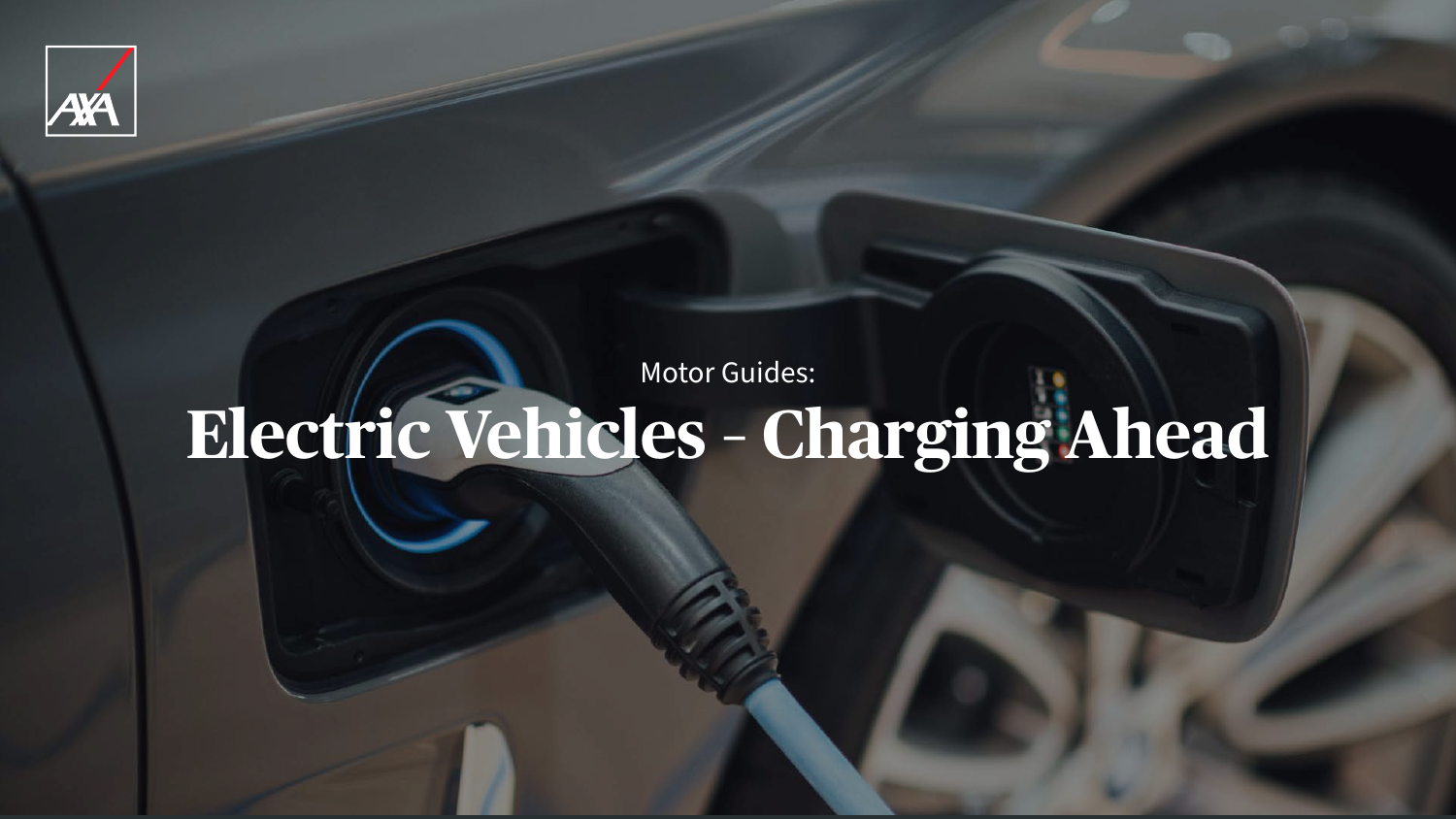The development of electric vehicle options within the fleet market is growing by the day.

The popularity of electric vehicles in the UK has increased over the last few years. In 2020 there were more than 164,000 pure-electric cars on the road, and over 373,600 plug-in cars, pure-electric vehicles & PHEV, compared with just 3,500 in 2013.

Demand for electric vans has also increased, from 1% in 2020 to 69% in 2021.

With electric vehicles becoming an increasingly viable option for fleet markets in the passenger car space, and even more so with vans, our quick reference guide gives you useful information if you're thinking about adding electric vehicles to your fleet.



## **Electric Vehicles**

### **Types**





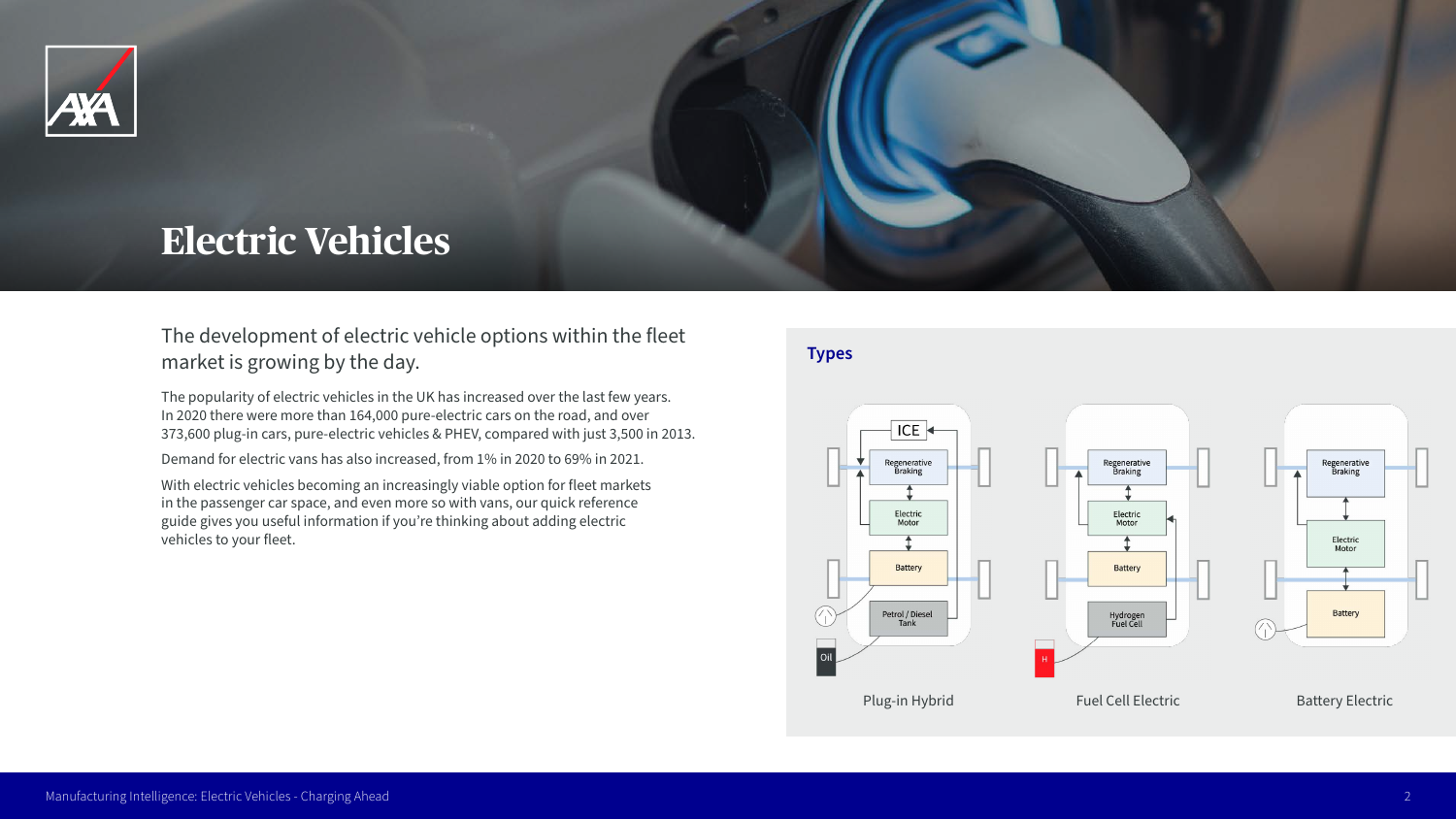For fleet purchases, the selection of electric vehicles raises many of the same questions that you'd consider for standard vehicles. But, you might want to include these to your list:

Firstly, is there access to a garage, drive or other off-street parking area? The electric vehicle can be safely charged overnight (the most commonly used recharging method).

A lack of off-street parking means that it would be necessary to trail an electric cable across pavements or other public areas, this is clearly not advisable. However, if on-street parking is the only option, government funding allows owners to apply for a public on-street charge point close to where they live. You'll also need to think about how you'll charge your vehicle. Why not charge it if you are at a location with this option, or a customer premises etc.

Secondly, the range of each full charge of an electric vehicle is quite broad, ranging from around 80 miles to over 350 miles. Also, the same battery, say a typical 40kwh one, may offer different ranges based on the vehicle type. A sporty vehicle may state 200 miles, but a SUV may state 300 miles. Be aware that the ranges offered are usually on the low side because that's the minimum vehicle manufacturers expect you could achieve.



## **Choice**





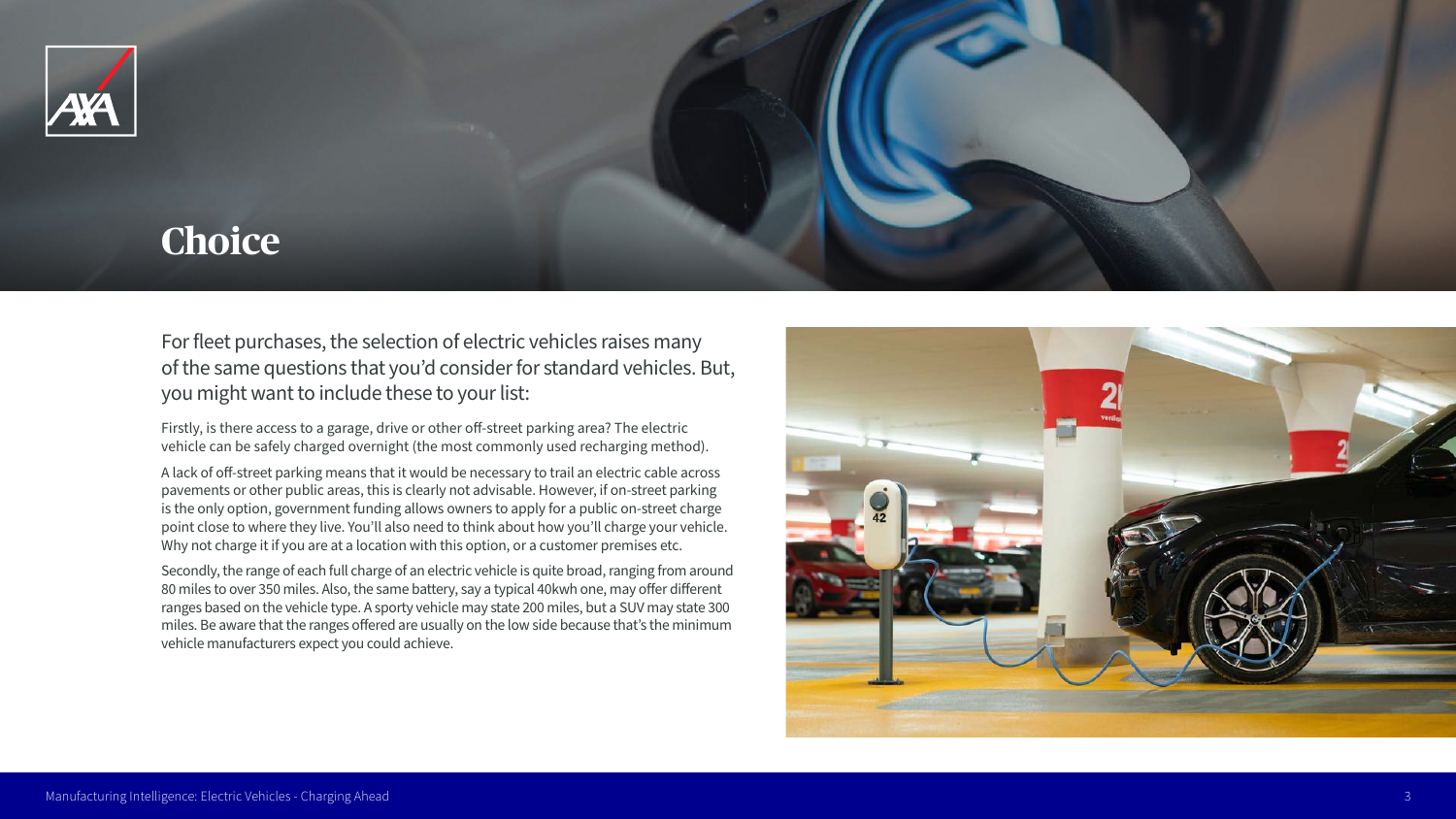## An electric vehicle's range is how far it can travel before recharging.

For a plug-in hybrid, the range is how far it can travel on battery power, before switching to the petrol engine, or very rarely the diesel engine. Battery technology is developing quickly and the driving range on new ultra-low emission vehicle models is increasing rapidly.

#### **Typical ranges for the different vehicle types are:**

- battery or pure electric vehicle: 100 to 370 miles, depending on the model
- plug-in hybrid: an electric-only range of 10 to 30 miles, and a total range of over 500 miles using the petrol or diesel engine
- range extended: around 150 miles on electric-only power, and a further 80 to 90 miles powered by electricity generated by the petrol or diesel engine

#### **Ranges vary depending on:**

- $\blacksquare$  how efficiently you drive anticipating the road ahead and making full use of regenerative braking increases range
- $\blacksquare$  how you heat or cool the car (preconditioning) heating or cooling the car while plugged-in and using heated seats, rather than heating the cabin, increases range
- how fast you drive driving at high speeds reduces range
- the vehicle's payload heavily loaded electric vehicles will have a shorter range



## **Range**





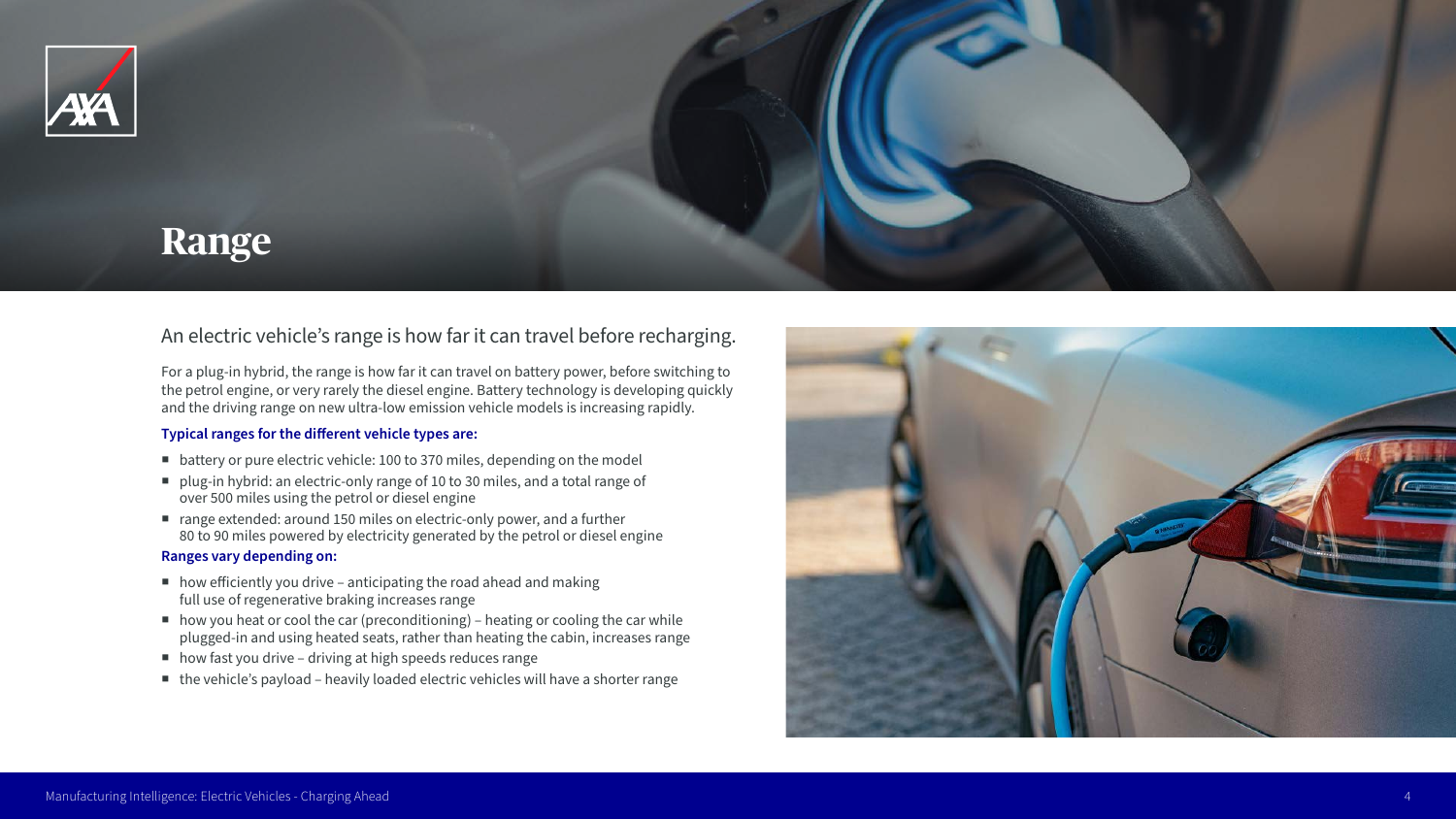There are three main types of electric vehicle charging – rapid, fast, and slow. These represent the power outputs and therefore, charging speeds available to charge an electric vehicle. Power is measured in kilowatts (kW).

Each charger type has an associated set of connectors which are designed for low or high-power use, and for either AC or DC charging.

Rapid chargers are the fastest way to charge an electric vehicle. They're often found at motorway services or locations close to main routes. Rapid devices supply high power current to recharge a car as fast as possible.

Depending on the model, electric vehicles can be recharged to 80% in as little as 20 minutes, though an average new electric vehicle would take around an hour on a standard 50 kW rapid charge point. Power from a unit represents the maximum charging speed available, though the car will reduce charging speed as the battery gets closer to full charge. As such, times are quoted for a charge to 80%, after which the charging speed tails off significantly. This maximises charging efficiency and helps protect the battery.



# **Charging**





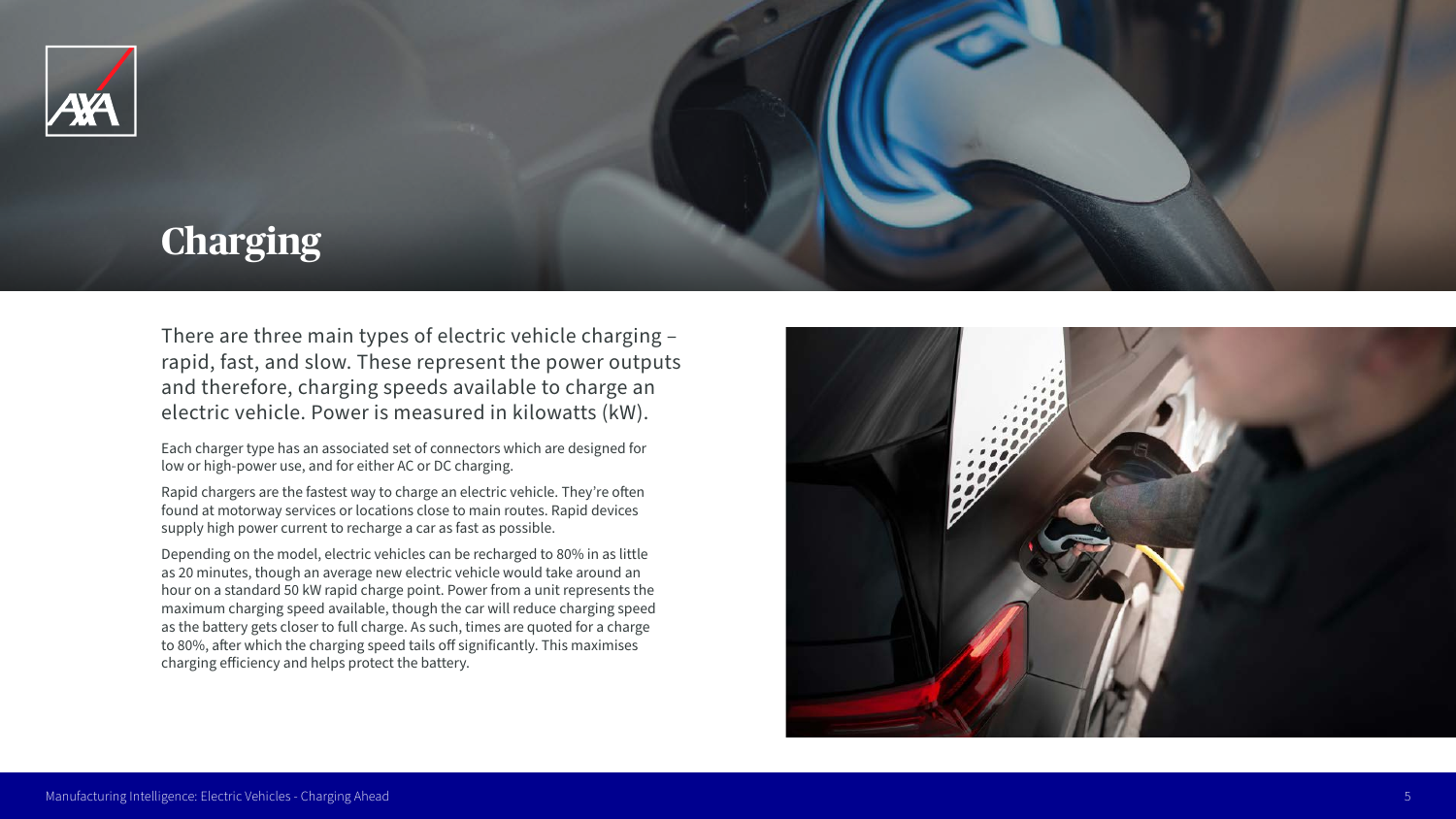## Regenerative braking turns your car's kinetic energy into electricity, charging its battery and boosting efficiency.

When you step on your petrol or diesel car's brake pedal, hydraulic fluid pushes brake pads against brake discs or drums on each wheel. The resulting friction works to slow the car down, generating heat and wearing away at the material on the pads and discs in the process.

Regenerative braking is a way of taking the wasted energy from the process of slowing down a car and using it to recharge the car's batteries. On a nonelectric car, braking simply wastes energy but with regenerative braking, some of the energy can be reused. In hybrid and pure electric cars regenerative braking takes a more active and obvious role. In these models, brake regeneration can help charge the larger batteries that directly drive the car.

When this process kicks in, you can feel the car start to slow down. It's a different sensation in each car that has this function, because manufacturers can program-in how much regenerative braking occurs when you lift off the pedal. All cars still have normal brakes, so if you push the pedal hard enough then the hydraulic system will kick in to get you stopped quickly, depending on your speed. Again, different cars will have different amounts of force on the pedal needed to get the brakes to kick in.



# **Regenerative braking: what is it and how does it work?**





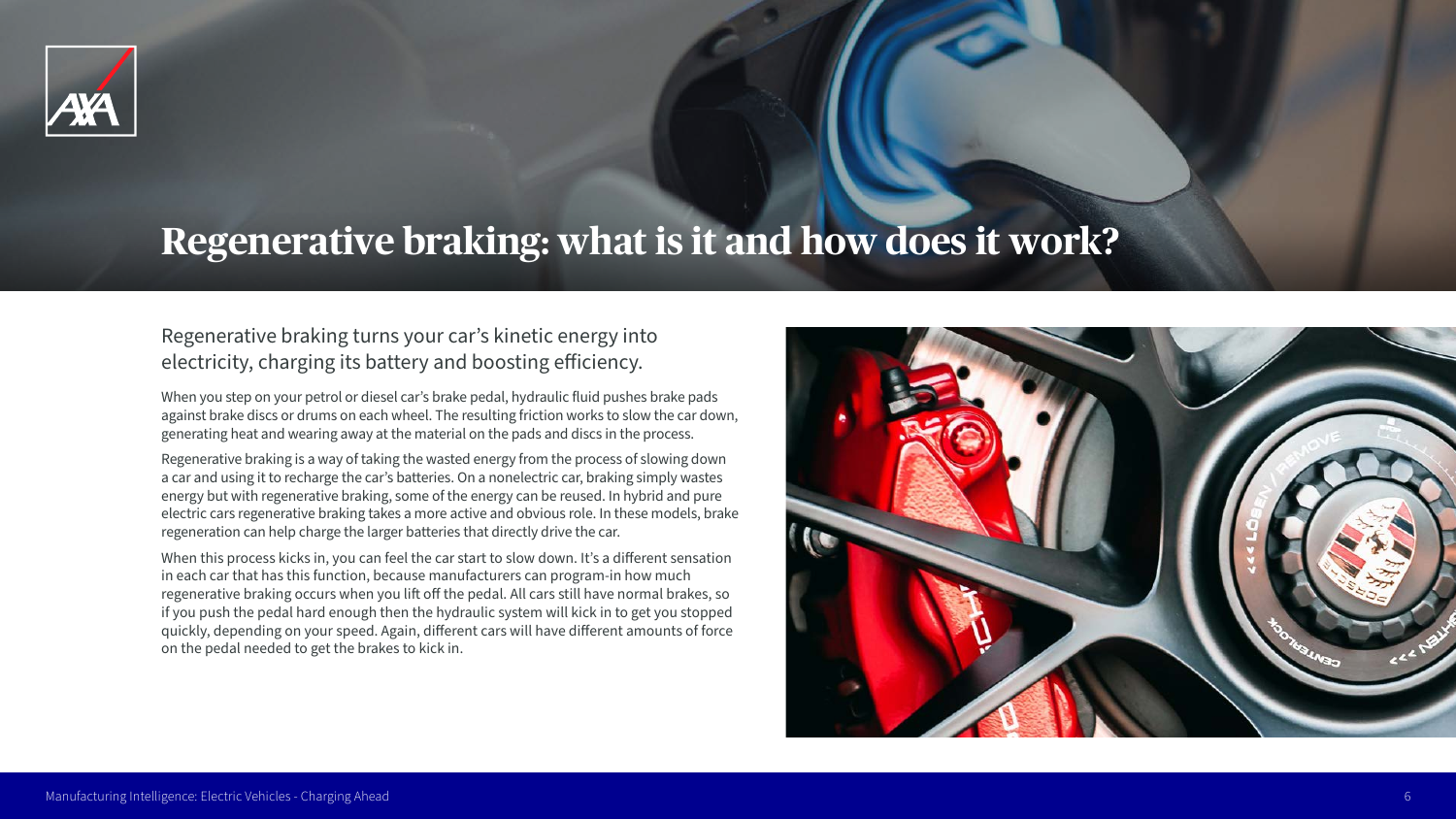There are many cars with regenerative braking, and they all feel a little bit different to use.

In fact, in most electric cars you can even tailor the way it feels to your own preference. It's important to note that the settings and effectiveness of this system is different with the various models of vehicle available, so ensure you understand the options before trying them out.

If you want to harvest as much lost energy as possible you can set it to the maximum setting, or if you hate the sensation of the car braking itself, you can turn it off. In most cases the car's brake lights will come on if the car is slowing quickly, even if you're not even touching the brake pedal. Again, this will change with the speed at which you are slowing down, so don't think the brake lights are on every time you use regenerative braking.

The main point is that when used correctly, this can extend the range of the vehicle, by how much will be dependent on the settings you choose. If you accelerate and brake in your normal driving, this might not be for you, but with some slight changes to driving styles, range anxiety could be a thing of the past.



# **What does regenerative braking feel like?**





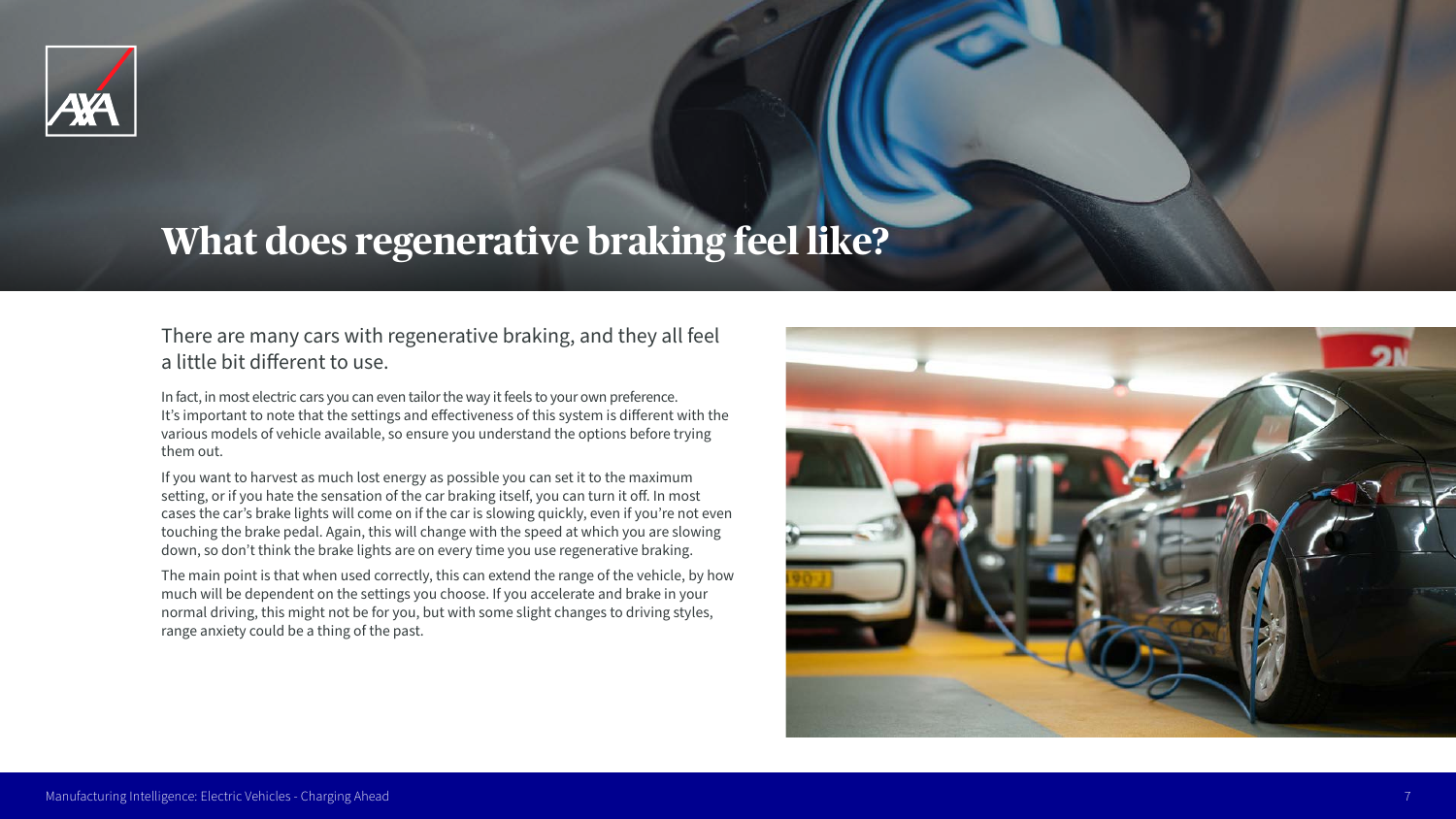

# **Journey planning**

There are several options for journey planning, including some very intuitive apps, that include appropriate chargers for your vehicle. It's best to use a planner initially until you're familiar with the vehicle.

Most electric vehicles will have a on-board navigation service with most looking at your current range. If your predicted journey is above the mileage you have remaining in your vehicle battery, it should offer an alternative with charging options to ensure you get to your destination. Just be aware that the time for a full charge will vary but you don't always have to have a full charge, just 20% more than you need, and you can always stop twice.









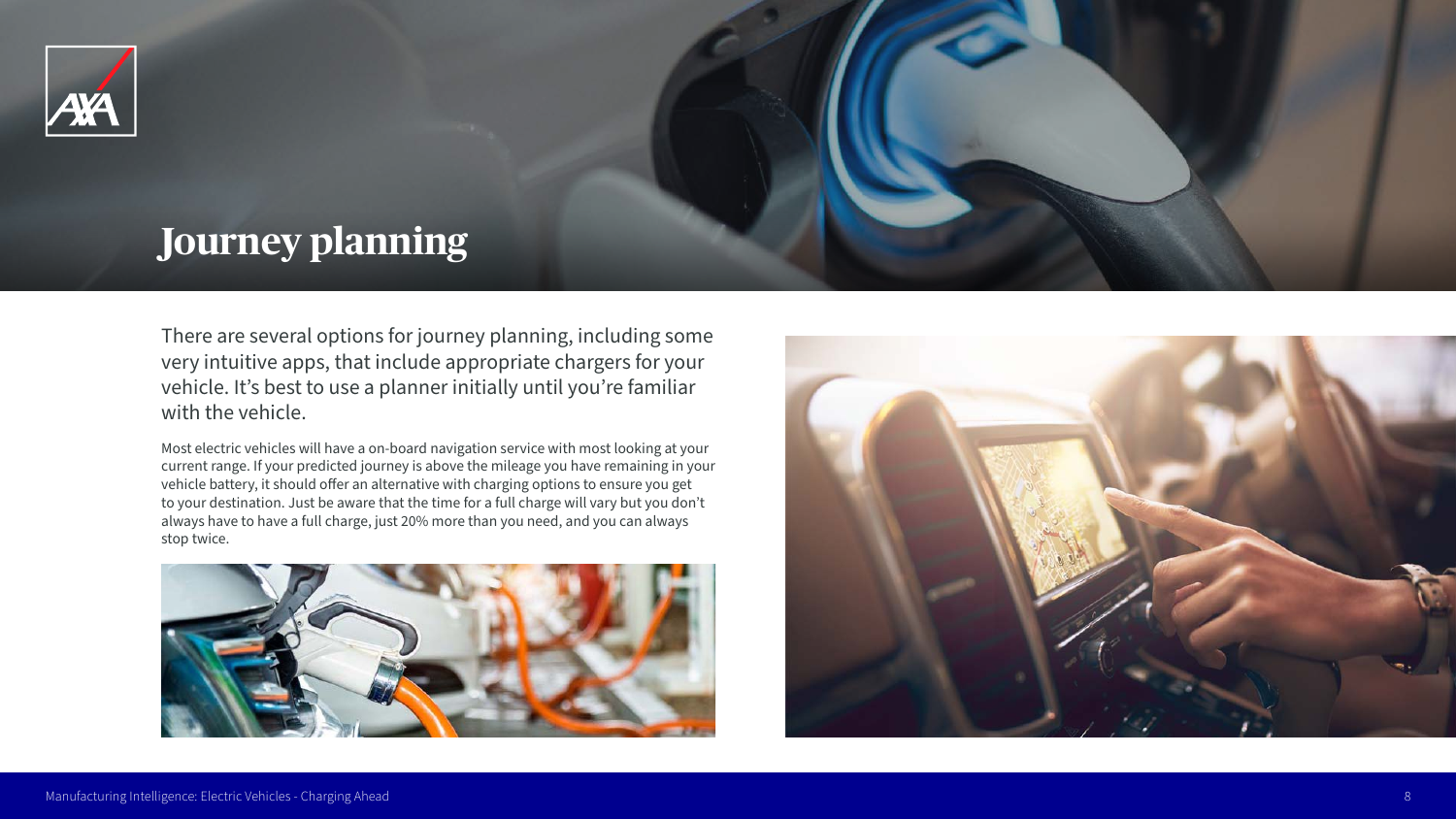If you're interested in diversifying your motor fleet into the electric vehicle space, please get in touch with us.





**Doug Jenkins** Motor Technical Risk Manager AXA Insurance +44 (0) 7775 014 916 doug.jenkins@axa-insurance.co.uk

Manufacturing Intelligence: Electric Vehicles - Charging Ahead 9